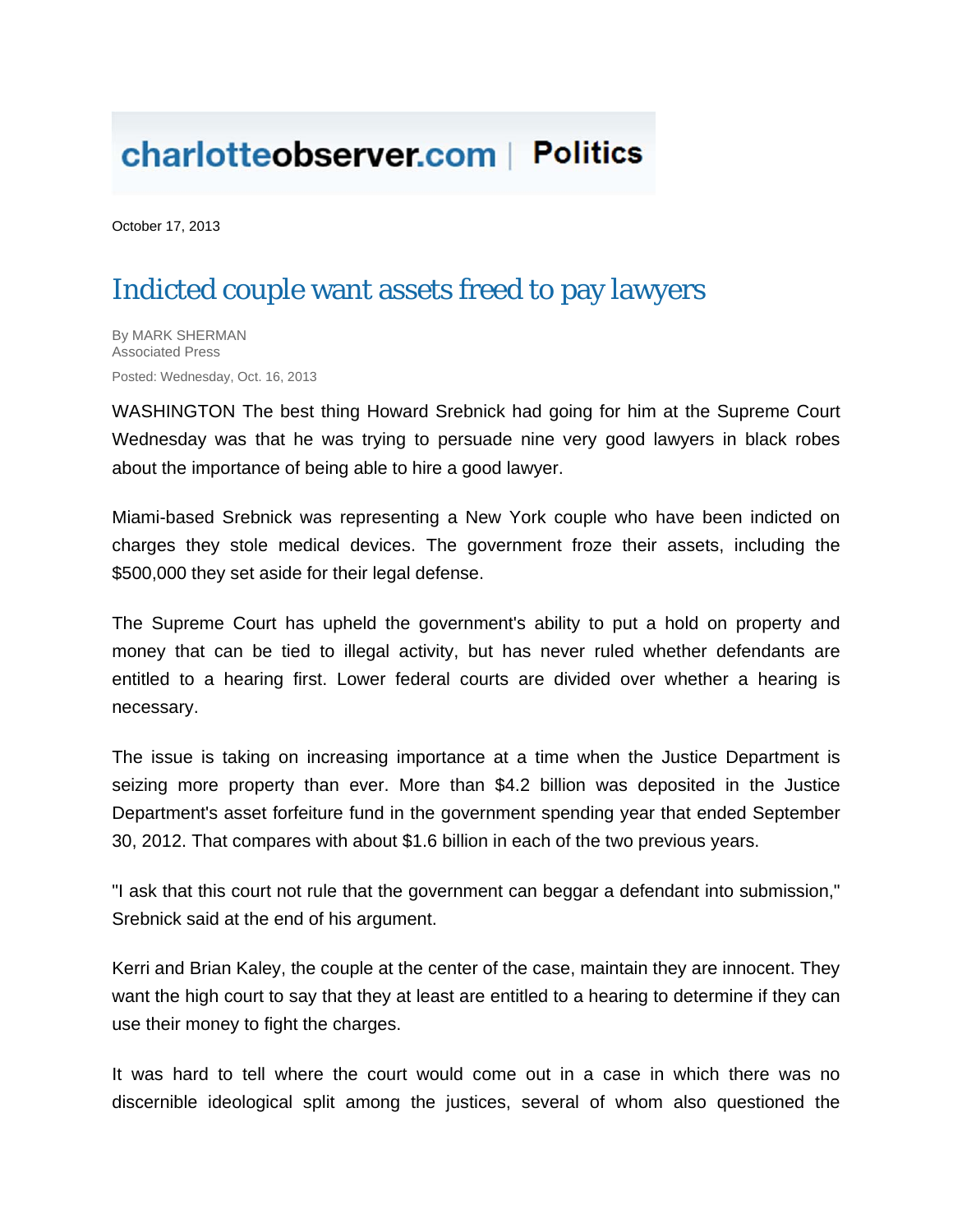underlying charges against the Kaleys. Those charges are not at issue at the Supreme Court.

Chief Justice John Roberts, who had a lucrative appellate law practice before becoming a judge, was clear about why the topic is so important.

A criminal defendant wants to use his money "to hire a lawyer who can keep him out of jail for the next 30 years," Roberts said.

At the time federal investigators began looking at the resale of medical devices in 2005, Kerri Kaley was a sales representative for a company that sold surgical devices and supplies. Her lawyers say she was legally allowed to resell items that hospitals wanted to replace with newer and better equipment. The hospitals were happy to get the items off their shelves and Kaley's employer did not want them back.

Still, the husband and wife who live in Cold Spring Harbor, N.Y., were indicted in 2007 on conspiracy and other charges. Two other sales reps pleaded guilty, but yet another was acquitted by a jury.

The Kaleys say they should be able to point out weaknesses in the prosecution's case so they can win access to their money and enhance their own prospects for acquittal.

That sounded like a reasonable proposition to Justice Stephen Breyer. "To make the arguments is complicated. You can't do it without a good lawyer," Breyer said.

But not everyone on the court appeared to be headed in that direction. Justice Elena Kagan pointed out that in one court, the New York-based 2nd U.S. Circuit Court of Appeals, criminal defendants who want to use frozen assets to hire lawyers have lost all 24 hearings on record.

"So what are we going through all this rigamarole for, for the prospect of, you know, coming out the same way in the end?" Kagan asked.

And Justice Antonin Scalia said he would prefer overturning the 1989 case that said assets could be frozen before trial rather than side with the Kaleys on the need for hearings.